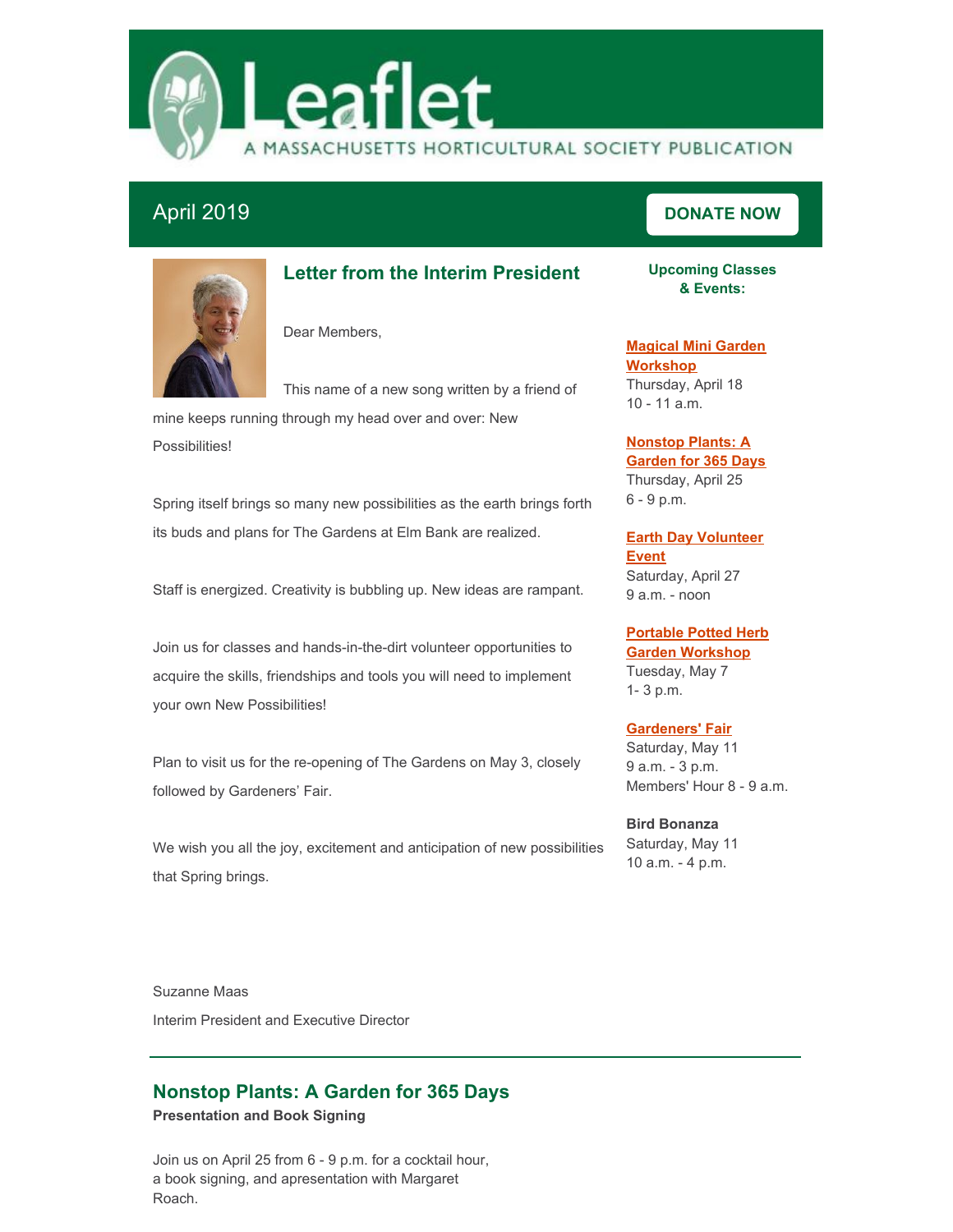Copies of Margaret Roach's all-new version of her first award-winning book, *A Way to Garden*, will be available for purchase and signing at this event (before it's on shelves)!

The evening will also include an inspiring and informative presentation, *The 365-Day Garden*. Learn to make a garden for all seasons. Discover the plants and the philosophy that make it happen, delivered with a dose of "horticultural how-to and woo-woo."

Reception begins at 6 p.m.; presentation begins at 7 p.m.



**[Register](http://events.r20.constantcontact.com/register/event?oeidk=a07eg58lw6v8cf94c8d&llr=kzaorjcab) Here**

## **Celebrate Earth Day with Mass Hort**



On Saturday, April 27, 9 a.m. - noon. we will welcome volunteers to get the gardens ready for the visitor season. Support our mission, preserve natural habitats, and get involved on Earth Day! **Sign up [here.](https://www.signupgenius.com/go/70a0a45a5af23a46-earth1)**

Volunteers may sign up as individuals and as families or groups. Teens are welcome; minors 14 and under must volunteer with a

parent. If you want to volunteer as a group, or receive more information, please contact Amy Rodrigues at **[arodrigues@masshort.org](mailto:arodrigues@masshort.org)**.

Rain Date: Sunday, April 28



**Saturday, May 11 from 9 a.m. - 3 p.m. Special Members' Hour 8 - 9 a.m.**

## **[Learn](https://masshort.org/garden-event/gardeners-fair/) More Here!**

The Gardeners' Fair and Plant Sale has everything you need to plan, dig, plant, and enjoy your home garden space! Find rare and unusual perennials, trees and shrubs; ready-to-plant herbs and vegetables; tomato varieties by the dozens. There will also be a chance to hear talks by an expert, find unique garden tools, garden ornaments and other gardening accessories.

**Allandale Farm**, Boston's oldest working farm, features a wide selection of heirloom and hybrid tomato plants grown right on the farm. Peppers, eggplants, cucumbers and other starter plants will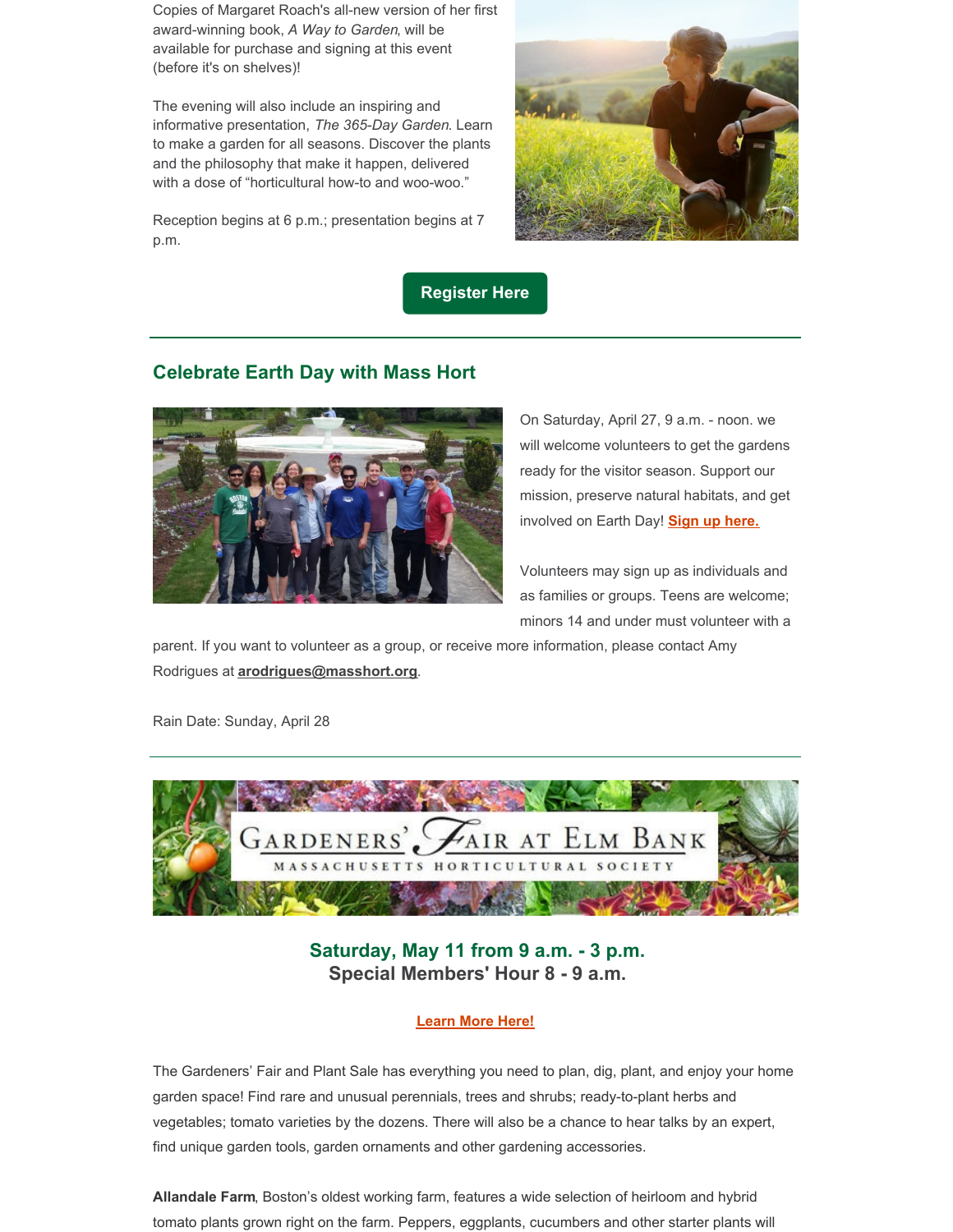also be available. **The New England Unit of the Herb Society**will be leading tours of the Herb Garden, and **Massachusetts Master Gardeners** will be hosting an "Ask a Master Gardener" info booth.

Vendors from around New England will be selling anything you can think of to help you plant your dream garden. **[Click](https://files.constantcontact.com/a2307139001/6dbb8a77-6962-402c-8fbd-28edafe1eb6a.pdf?rdr=true) here** to see a list of last year's vendors. We have space for a few more vendors, if interested, find details **[here](https://files.constantcontact.com/a2307139001/cfe190ce-fdb3-45b8-b0e3-ae135e068e56.pdf?rdr=true)**.

We'll have music, a food truck, wine and beer, and special family activities to celebrate**Bird Bonanza** throughout the garden-- learn how to make your outdoor spaces more welcoming for the birds!

## **A Way to Garden: A Hands-On Primer for Every Season**

**By Margaret Roach Timber Press, Oregon: 2019**

#### *Reviewed by Patrice Todisco*

Three years ago, a friend gave me a generous gift certificate to White Flower Farm. This was duly put to use in pursuit of a big idea, the planting of more than four hundred bulbs (mostly crocuses) in a bed of groundcovers beneath my dogwood trees. A year later, six lonely crocuses appeared.

It is a story that I understandably don't often share. I should have known that the stone wall next to my planting bed is an apartment house for chipmunks and voles and my arduously planted bulbs a bona fide feast, laid at their doorstep. So, imagine my delight to learn that one of America's most acclaimed gardeners, Margaret Roach, shared the same fate. A pipe dream of crocuses gone awry.



Thus appears the beauty of *A Way to Garden*, a seasonal compilation of gardening wisdom that is both practical and uplifting. **[Read](https://masshort.org/a-way-to-garden-a-hands-on-primer-for-every-season/) More**



## **Upcoming Education Programs**

There's so much to learn with Mass Hort! Members should have received their Spring and Summer Course Catalog in mid-March. Here is a **digital [version](https://files.constantcontact.com/a2307139001/a71467cd-8808-4a79-a326-7de509f6ed23.pdf?rdr=true)** with each program title linked to a page with more details and registration.

Our Spring programs will help you prepare for a successful garden season: **[Read](https://masshort.org/upcoming-education-classes/) More**

## **Spring Volunteer Opportunities**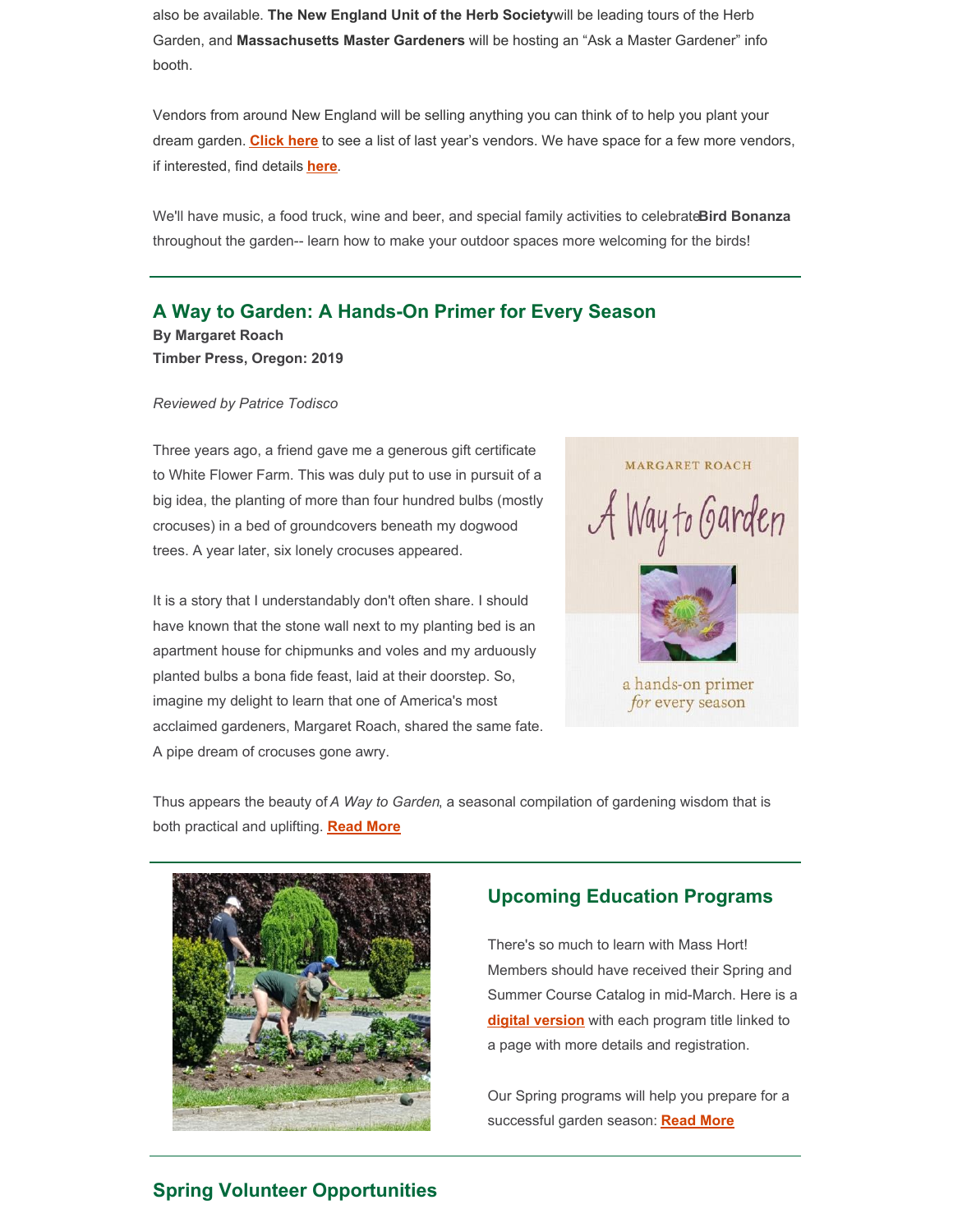**Greenhouse Volunteers:** Surround yourself with plants and learn through service in our greenhouse this spring! Volunteers will help our horticulturists with seed starting and early seedling care, potting and repotting of plants, plant propagation, and care and maintenance of annuals and perennials. There is a LOT to learn from working with us in the spring to help get the gardens ready for the season! **Sign up [here!](https://www.signupgenius.com/go/70a0a45a5af23a46-greenhouse1)**

**Art Docents in the Visitor Center:**We are excited to welcome artists from the Friends of Wellesley College



Botanic Gardens for an art exhibit that will run from May 3 - May 12 in Mass Hort's Visitor Center. Art docent volunteers are needed to welcome visitors, answer questions, and provide general information about the gardens and Friends of [Wellesley](https://www.signupgenius.com/go/70a0a45a5af23a46-artdocent) College Botanic Gardens. **Learn more and sign up here.**

Stay tuned for more spring opportunities with our Plantmobile and in the gardens. Or, contact Amy at arodrigues@masshort.org to set up a Spring or Summer corporate volunteer day. Details and opportunities are also listed on our **Volunteer [Webpage.](https://masshort.org/support/volunteer/)**

# **Let's Look Around: Engaging Children with Nature**

*By Kathi Gariepy, Leaflet Contributor*

Spring is here and little green spikes are poking out of the ground. Birds are singing their happy songs. It's time to plant some seeds! Children of all ages love to see the miracle of seeds starting to sprout (germinating). Seeds can bring flowers or vegetables to your windowsill. All it takes for a seed to grow is water, sun and soil.



#### **[Read](https://masshort.org/lets-look-around-planting-seeds/) More**

## **From the Stacks:**

*By Maureen T. O'Brien, Library Manager*

An Anniversary to Celebrate!

"A HORTICULTURAL SOCIETY might introduce new and useful plants from various quarters of the globe; import valuable and expensive publications, well as form a Repository for new and useful Implements, which would be beyond the powers of more numerous and wealthy persons to accomplish

without acting in concert."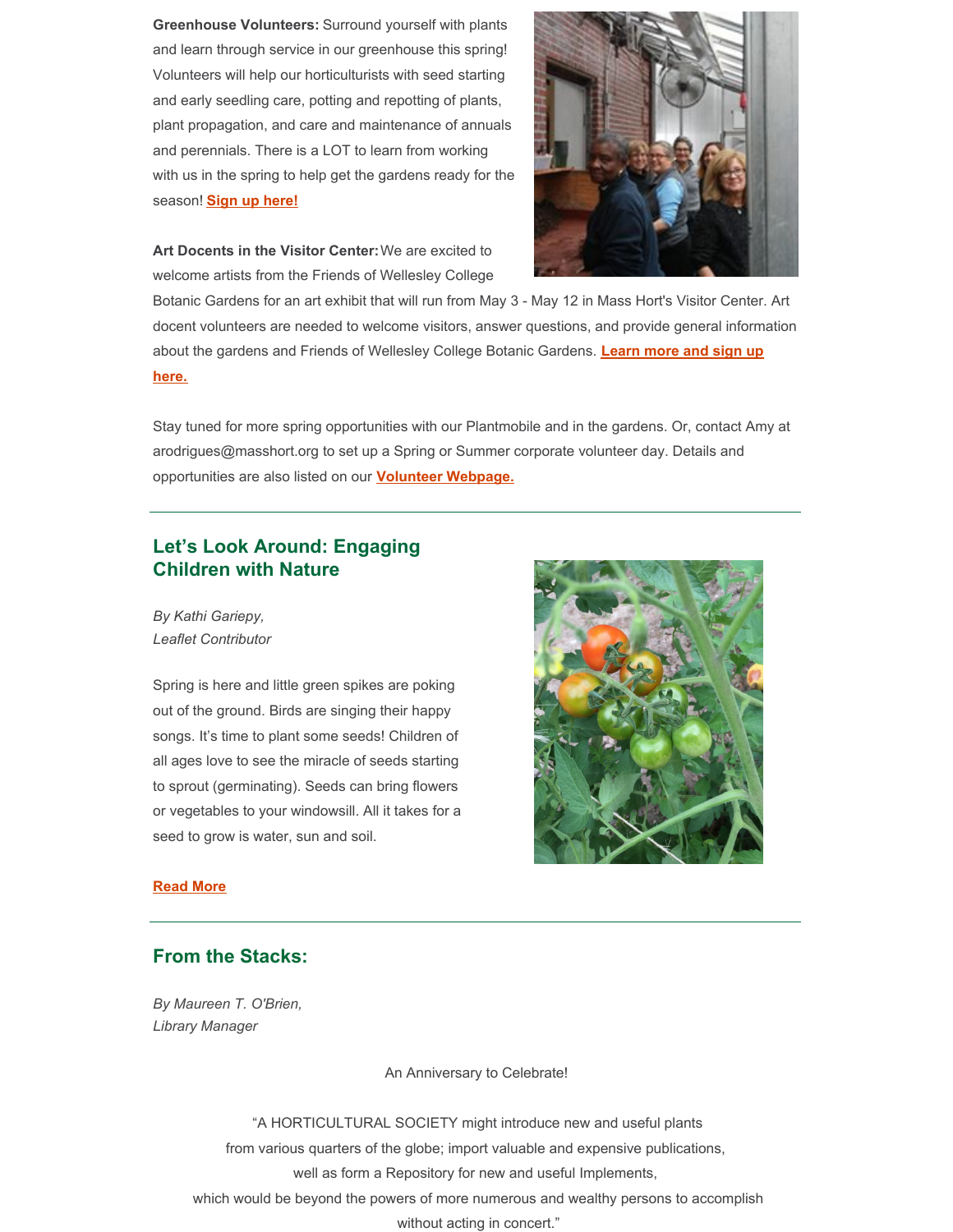

*New [England](https://babel.hathitrust.org/cgi/pt?id=uma.ark:/13960/t0ks6xh1n;view=1up;seq=212) Farmer*, January 9, 1829, p. 198. Shortly after this editorial appeared, our founders met on February 24, 1829, to organize a Horticultural Society. Within three weeks, on March 17, 1829, they formally organized the Massachusetts

Editor (Thomas Fessenden)

Horticultural Society with 160 members. One hundred and ninety (190) years ago this month, Founder Robert Manning of Salem donated the first books to the Library.

#### **[Read](https://masshort.org/from-the-stacks-april-2019/) More**

Image: Catalogue of Books in the Library of the Massachusetts Horticultural Society. *New England Farmer*, August 10, 1831, p. 26.

# **Spring's Flowering Parade Begins!**

*By R. Wayne Mezitt, Trustee Chair*

It was those two days in mid-March when most of our snow-cover virtually vanished that all of spring's colorful possibilities suddenly opened up! Snowdrops lustily emerge as the sun warms the ground, soon to be followed by winter aconite, both randomly naturalized around local gardens over the years. The early-spring-flowering witch-hazels (*[Hamamelis](http://plants.westonnurseries.com/12130019/Results?Keyword=hamamelis&CatAny=True&Height=Any&HeightDim=feet&Spread=Any&SpreadDim=feet&FlowerColor=&FlowerColorJS=&FoliageType=&FoliageColor=&FoliageColorJS=&FallColor=&FallColorJS=&SunShade=&Moisture=&Submit=Search)* hybrids) explode with their full glory, following weeks of bantering whenever temperatures chanced to briefly warm above



freezing--over the years nurseries have recognized the value of these remarkable plants and begun offering a sizable collection of witch-hazel cultivars with flowers in astonishing shades of orange, yellow and red. **[Read](https://masshort.org/springs-flowering-parade-begins/) More**

## **Announcing a New Way to Help Mass Hort!**



We have partnered with Charitable Adult Rides & Services (CARS) to help people turn their unwanted vehicles into cash for the programs at The Gardens at Elm Bank. This program provides an easy way for you to donate your car, receive a tax deduction, and have the funds flow back to Mass Hort.

For more information on this exciting new program, visit our website: **car donation [information](https://masshort.org/support/donate/car-donation/)**.

## **Spring Dreams, Summer Realities**